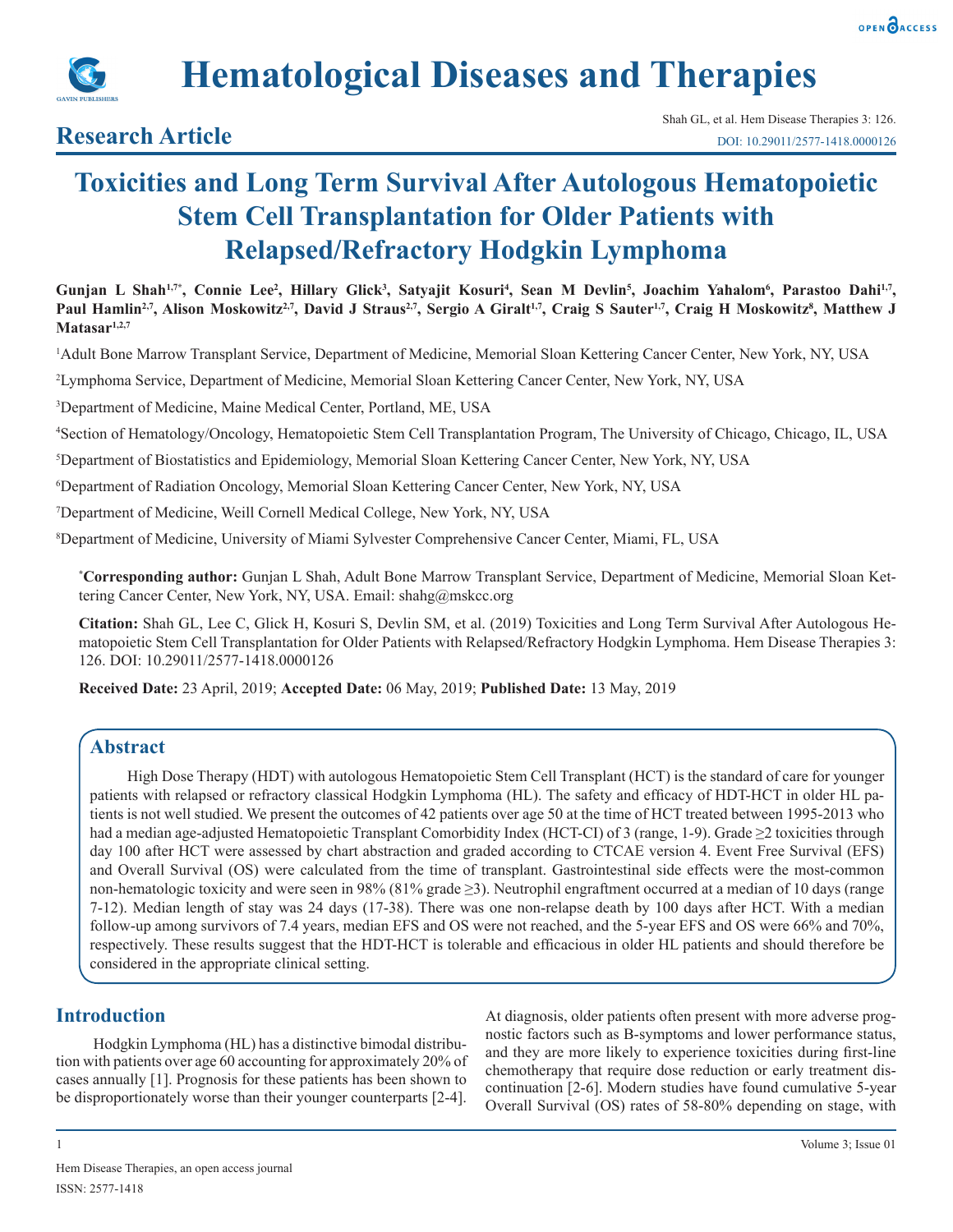51% of deaths due to HL in patents over the age of 65, [2-8].

Regardless of age, up to 90% of patients will achieve a complete remission to first line treatment with current treatment strategies, but approximately 20% will have primary refractory disease or relapse after a disease-free interval [9]. For the younger patients who respond to salvage therapy, high-dose therapy with autologous Hematopoietic Stem Cell Transplant (HDT-HCT) has been studied extensively and is the standard of care, with a 3-year Event Free Survival (EFS) of approximately 50% [9-11]. On the other hand, the prognosis of older patients with primary refractory or relapsed disease is poor, with a median survival of less than a year when treated with chemotherapy alone [4].

Despite this inferior outcome, there is no consensus on the treatment of relapsed/refractory disease in the older patient population, and there are reservations about more aggressive therapy due to comorbidities and the risk of toxicities. One study evaluating HCT in 15 patients over age 60 found a similar Progression Free (PFS) and OS when compared to younger patients [12], but more extensive data are not available to guide decision making. We therefore aimed to systematically evaluate toxicities and outcomes in patients over the age of 50 treated with HCT at our center over the past 20 years.

#### **Patients and Methods**

Consecutive patients ≥age 50 treated with HCT between January 1, 1995 and August 1, 2013 at Memorial Sloan Kettering Cancer Center (MSKCC) were identified from the institutional database. The majority of patients had biopsy-proven relapsed or refractory disease. Patients were included regardless of initial therapy, which included Adriamycin, Bleomycin, Vinblastine, and Dacarbazine (ABVD), Stanford V, or radiotherapy alone for localized disease. Salvage therapy during this time was primarily Ifosfamide, Carboplatin, and Etoposide (ICE)-based; partial responses were routinely further debulked prior to consolidation gemcitabine-based therapy. Patients who failed to have at least a partial response to salvage chemotherapy were not offered consolidation, and are therefore not included in this study. Conditioning prior to transplant also varied during this time period. For patients who were previously irradiated or with advanced-stage disease at relapse, chemotherapy-only condition regimens (either Cyclophosphamide, Carmustine, and Etoposide (CBV) Or Carmustine, Etoposide, Cytarabine, And Melphalan (BEAM)) were the most common regimens. Previously unirradiated patients with nodal disease routinely received combined-modality conditioning regimens (either total lymphoid irradiation and high-dose cyclophosphamide and etoposide or pre-transplant involved Field Radiotherapy (IFRT) plus CBV or BEAM). A waiver of authorization to carry out this analysis was approved by our Institutional Review Board.

The age-adjusted Hematopoietic Cell Transplantation-Comorbidity Index (aaHCT-CI) was calculated for all patients 13. A retrospective chart review was conducted to collect grade  $\geq 2$ toxicities through day 100 after HCT according to the CTCAE 4.0. These were then grouped into organ systems for descriptive purposes. Neutrophil engraftment was defined as first day of three consecutive days of an absolute neutrophil count over 500 x10^6/ Liter. Disease response was determined by the criteria in use at the time of treatment and abstracted from the medical chart. Data-cut off for follow-up was December 1, 2016.

#### **Statistical Methods**

Toxicities through day 100 were analyzed using descriptive statistics. EFS was defined as the time from transplant to disease progression, death, or last follow-up, while OS was the time from transplant to death or last follow-up. EFS and OS were estimated by the Kaplan-Meier method with median, 1-, 3-, and 5-year survival estimates and 95% confidence intervals compared by the log rank test. One-hundred-day Non-Relapse Mortality (NRM) after HCT was calculated using cumulative incidence functions where relapse was treated as a competing event. EFS, OS, and NRM were also compared between patients with aaHCT-CI 1-2 versus  $\geq$ 3.

### **Results**

#### **Patient Characteristics and Pre-Transplant Therapy**

Patient characteristics for the 42 patients over age 50 who underwent HCT for relapsed or refractory classical Hodgkin lymphoma between 1995-2013 are described in (Table 1). The median age was 55 (range 50-66), with 10 patients (24%) over age 60. The most common histological subtype was nodular sclerosis classical HL (69%). The majority of patients received front-line ABVD chemotherapy (69%) with a median response duration of 8.5 months. Thirty-eight percent had primary refractory disease. At the time of confirmation of relapse or refractory disease, the majority had early stage disease without B-symptoms.

All patients received salvage chemotherapy and had chemosensitive disease prior to proceeding with HCT. Most patients (79%) received ICE-based therapy, while 2 patients received single agent brentuximab. Six patients required third-line therapy with gemcitabine-based chemotherapy prior to consolidation. Complete Responses (CR) were seen in 32 patients (67%), with the rest achieving a Partial Response (PR), prior to transplant.

CBV was used as conditioning for 18 patients (43%), and 6 (14%) received BEAM. The remaining 16 patients (38%) were treated with TLI, cyclophosphamide and etoposide. IFRT was incorporated into 55% of patients' treatment and was given in addition to TLI in cases of localized disease. A median of 6 x10^6 CD34+ cells/kg were re-infused (range 1.9-13.3).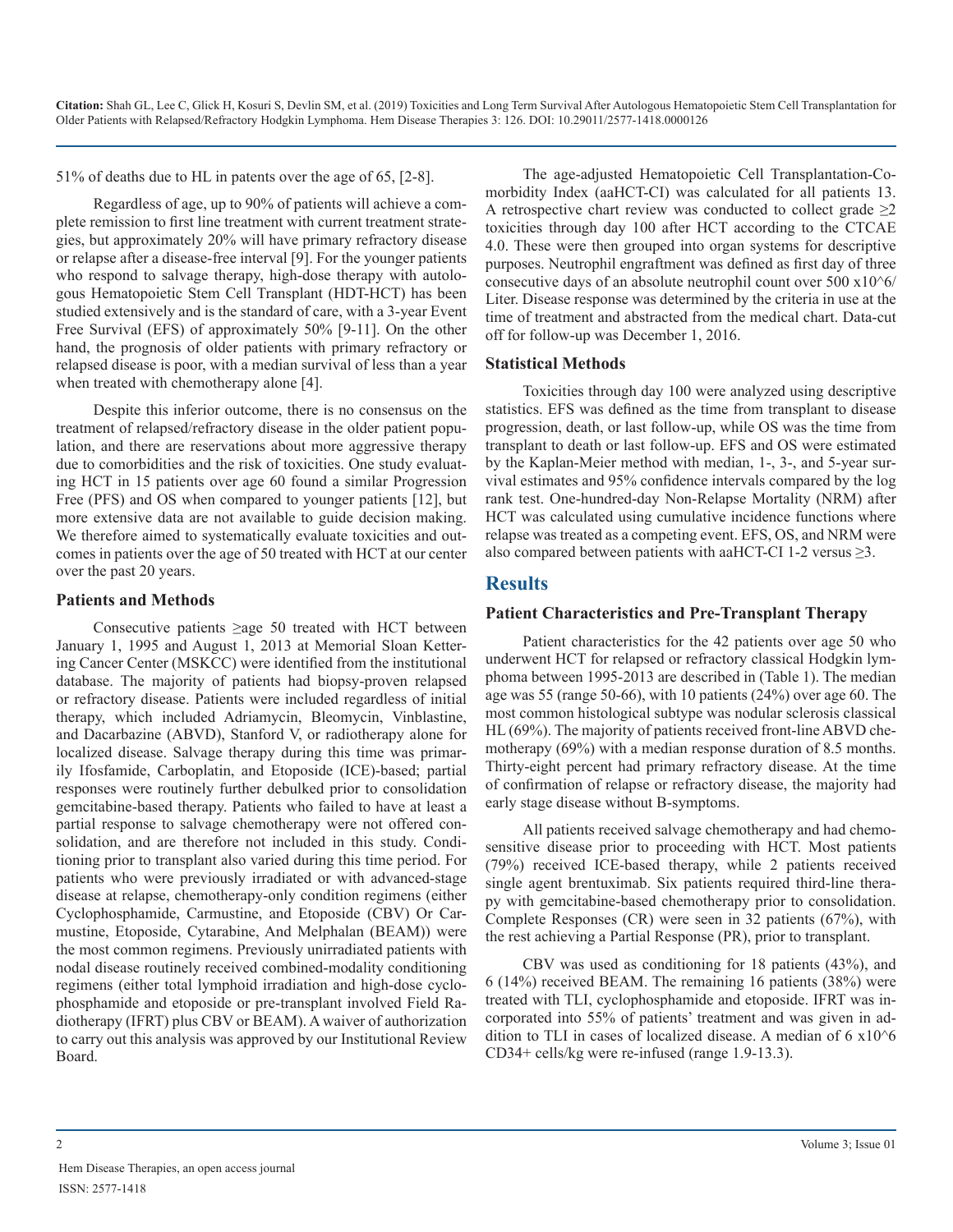| <b>Patient Characteristics</b> | # Pts $(\%$ |  |
|--------------------------------|-------------|--|
| Age, median (range)            | 55 (50-66)  |  |
| Gender                         |             |  |
| Female                         | 21(50)      |  |
| Histology                      |             |  |
| Nodular Sclerosis              | 29 (69)     |  |
| Mixed Cellularity              | 4(10)       |  |
| Other, NOS                     | 9(21)       |  |
| First-Line Therapy             |             |  |
| <b>ABVD</b>                    | 29 (69)     |  |
| Other Chemo                    | 9(21)       |  |
| RT alone                       | 4(10)       |  |
| Chemo-RT                       | 13 (31)     |  |
| First Line Response Duration   |             |  |
| $<$ 6 months                   | 16(38)      |  |
| 6-12 months                    | 9(21)       |  |
| $>12$ months                   | 17(41)      |  |
| Reason for Salvage Therapy     |             |  |
| Primary Refractory             | 16(38)      |  |
| Relapsed                       | 26(62)      |  |
| Stage at Salvage               |             |  |
| $I-II$                         | 24 (57)     |  |
| III-IV                         | 18 (43)     |  |
| <b>B-Symptoms at Salvage</b>   |             |  |
| Present                        | 11(26)      |  |
| Pre-HCT Salvage Treatment      |             |  |
| ICE                            | 33 (79)     |  |
| ICE + Additional Salvage Chemo | 6(14)       |  |
| Other Therapy                  | 3(7)        |  |
| Conditioning Regimen           |             |  |
| <b>CBV</b>                     | 18(43)      |  |

| $CV + TLI$                                                                                                                                                                                                                       | 17(40) |  |  |
|----------------------------------------------------------------------------------------------------------------------------------------------------------------------------------------------------------------------------------|--------|--|--|
| Other                                                                                                                                                                                                                            | 7(17)  |  |  |
| HCT, autologous Hematopoietic Stem Cell Transplant; RT, Radiation<br>Therapy; ICE, Ifosfamide, Carboplatin, Etoposide; CBV, Cytarabine,<br>Carmustine, Etoposide; CV, Cytarabine,<br>Etoposide; TLI, Total Lymphoid Irradiation. |        |  |  |
| $\mathbf{m}$ ii 4 $\mathbf{n}$ . It $\alpha\mathbf{m}$ is $\alpha\mathbf{1}$ . It $\alpha\mathbf{1}$                                                                                                                             |        |  |  |

**Table 1:** Pre-HCT Patient Characteristics.

#### **Post-Transplant Course**

The median length of stay (LOS) during the HCT admission was 24 days (range, 17-38). Four patients required intensive care unit (ICU) transfers for median of 13 days (range, 4-18). The median time to neutrophil engraftment was 10 days (range, 7-12), while median time to platelet count >50,000/Liter was 18 days (range, 10-182). Nine patients (22%) had delayed platelet engraftment, with platelet counts continuing below 50,000/Liter at day 30. Patients required a median of 3 (range, 0-14) packed red blood cell and 8 (range, 1-31) platelet transfusions during the HCT admission. Nine patients (22%) required readmission within 100 days of transplant with a median LOS of 5 days (range, 1-24).

#### **Toxicities**

A summary of the  $\geq$  grade 2 toxicities through day 100 is presented in (Table 2). Gastrointestinal toxicities were the most frequent, with 41 patients (98%) experiencing at least moderate mucositis, nausea, vomiting, and/or diarrhea. Patient Controlled Anesthesia (PCA) was required for 33 patients (79%). Grade 3 liver function test abnormalities were seen in 14%, and 2 patients (5%) had small bowel obstruction. Infections requiring intravenous (IV) antibiotic treatment occurred in 40 patients (95%) and were primarily bacteremias and pneumonias, though 14 patients had febrile neutropenia without an identified source. Grade ≥2 pulmonary toxicities were found in 40% of patients, with grade  $\geq$ 3 toxicities including chemotherapy and radiation therapy-related dysfunction requiring oxygen supplementation (9.5%), hypoxia requiring intubation (7%), and pulmonary embolism (7%). Grade  $\geq$ 2 cardiac issues included symptomatic atrial fibrillation (10%), pericardial effusions (5%), and systolic heart failure (2%). Hematologic toxicities (primarily cytopenias) were as expected after HCT, with 39 patients (93%) experiencing grade 3 anemia with hemoglobin <8 g/deciliter. Five (12%) patients experienced ≥grade 4 toxicities including intubation, renal failure (5%), and neurologic complications (2%).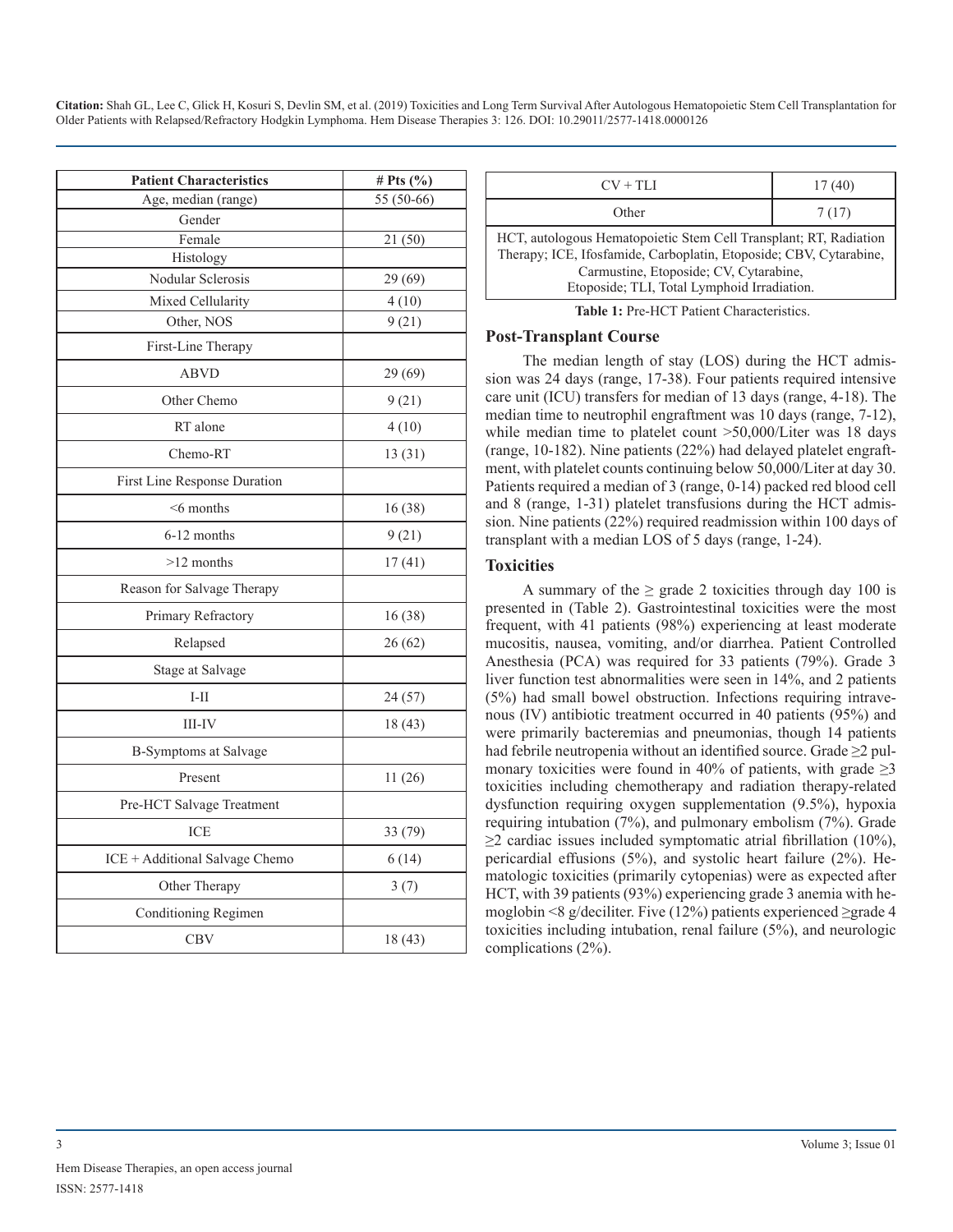| <b>Toxicities</b>                                                               | $\geq$ Grade 2<br>N(%) | Grade 3<br>N(%   | Grade $\geq 4$<br>N(%) |  |
|---------------------------------------------------------------------------------|------------------------|------------------|------------------------|--|
| Gastrointestinal                                                                | 41 (98)                |                  |                        |  |
| Mucositis requiring PCA                                                         | 33 (79)                | 33 (79)          | $\boldsymbol{0}$       |  |
| Abnormal LFTs                                                                   | 15(36)                 | 6(14)            | $\boldsymbol{0}$       |  |
| Diarrhea                                                                        | 27(64)                 | 6(14)            | $\theta$               |  |
| Nausea/Vomiting                                                                 | 21(50)                 | 2(5)             | $\boldsymbol{0}$       |  |
| Colitis                                                                         | 4(10)                  | 4(10)            | $\theta$               |  |
| <b>Bowel Obstruction</b>                                                        | 2(5)                   | 2(5)             |                        |  |
| Cardiac                                                                         | 10(24)                 | 2(5)             | 1(2)                   |  |
| Pulmonary                                                                       | 17(40)                 |                  |                        |  |
| Chemo/XRT induced                                                               | 5(12)                  | 2(5)             | $\theta$               |  |
| Dyspnea/Wheezing needing O2                                                     | 4(10)                  | 4(10)            |                        |  |
| Hypoxia Requiring Intubation                                                    | 3(7)                   | $\boldsymbol{0}$ | 3(7)                   |  |
| Inflammation Requiring Bronchoscopy/Thoroscopy                                  | 4(10)                  | $\boldsymbol{0}$ | $\boldsymbol{0}$       |  |
| Pulmonary Embolism                                                              | 3(7)                   | 3(7)             | $\theta$               |  |
| Renal                                                                           | 5(12)                  |                  |                        |  |
| Renal Insufficiency/Failure                                                     | 4(10)                  | 1(2)             | 2(5)                   |  |
| Neurologic                                                                      | 8(19)                  | 2(5)             | 1(2)                   |  |
| Dermatologic                                                                    | 5(12)                  |                  |                        |  |
| <b>Treatment-Related Rash</b>                                                   | 4(10)                  | 1(2)             | $\boldsymbol{0}$       |  |
| Hematologic                                                                     | 39 (93)                | 39 (93)          | $\boldsymbol{0}$       |  |
| <b>Infectious Disease</b>                                                       | 18(43)                 |                  |                        |  |
| Bacteremia                                                                      | 16(38)                 | 11(26)           | 2(5)                   |  |
| Pneumonia treated w/IV Antibiotics                                              | 6(14)                  | 5(12)            | 1(2)                   |  |
| PCA, patient controlled analgesia; LFTs, liver function tests; IV, intravenous. |                        |                  |                        |  |

**Table 2:** Post-HCT toxicities up to day 100.

## **Outcomes**

With a median follow-up among survivors of 7.4 years, median EFS and OS were not reached (Figure 1). The majorities of relapses occurred within the first year after HCT, making the 1-,3-, and 5-year EFS rates 74% (95% CI, 62-88%), 74% (95% CI, 62- 88%), and 66% (95% CI, 53-82%), respectively. Furthermore, the 1-, 3-, and 5-year OS rates were 88% (95% CI, 79-98%), 76% (95% CI, 64-90%), and 70% (57-86%), respectively. One patient

died of an embolic stroke and multi-organ failure prior to day 100, making the 100-day NRM 8%. Thirteen additional patients died during the follow-up period with causes of death including progression of disease (5), second primary malignancy [non-Hodgkin lymphoma (2), myelodysplastic syndrome (1), and metastatic lung cancer (1)], pulmonary fibrosis/interstitial lung disease (2), progressive multifocal leukoencephalopathy (1), and complications of a subsequent allogeneic transplant (1).

Hem Disease Therapies, an open access journal ISSN: 2577-1418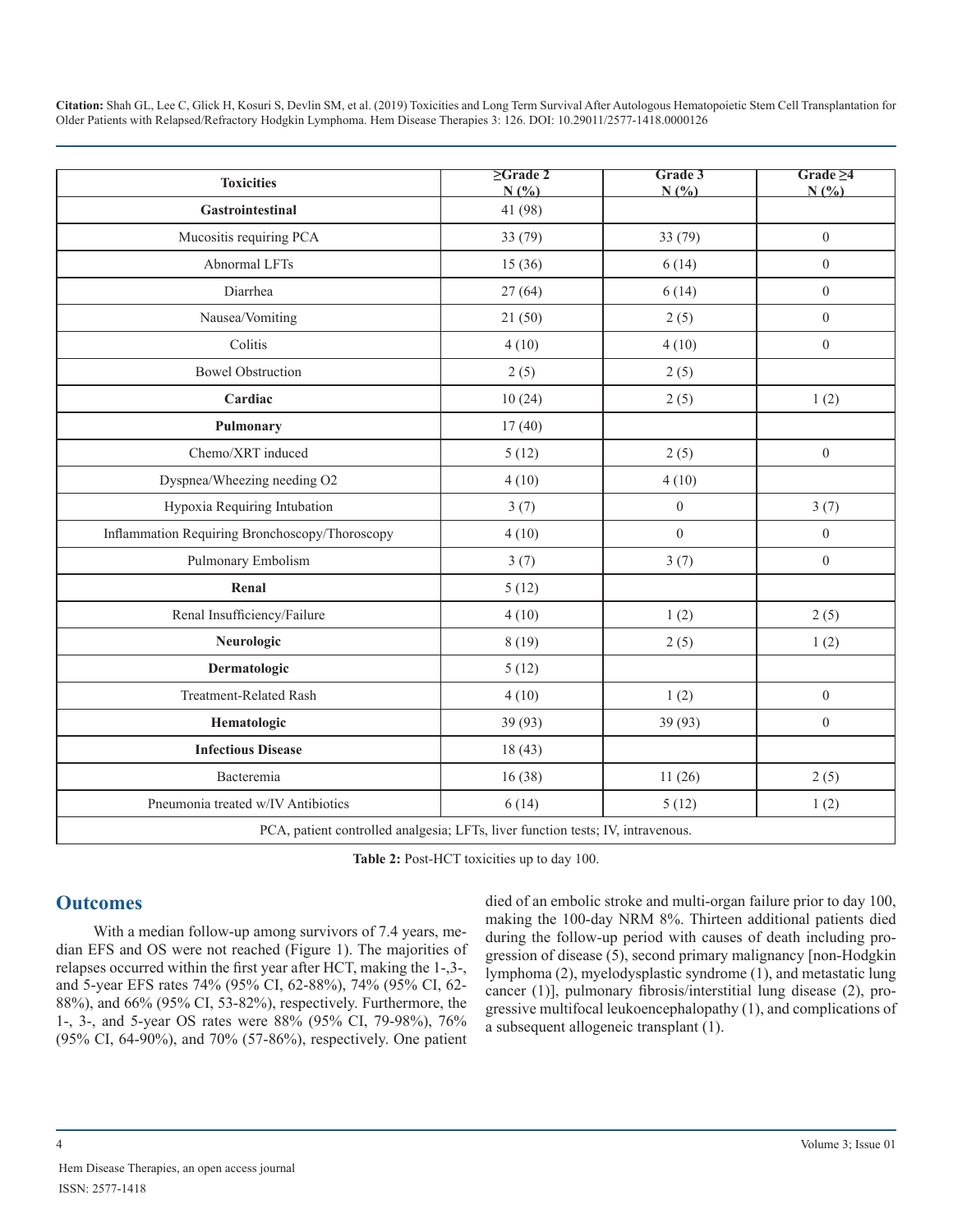

**Figure 1:** Overall and Event-Free Survival After HCT.

To analyze the impact of comorbidities on outcome, the aaHCT-CI was calculated for each patient prior to transplant. The median HCT-CI was 3 (range, 1-9). Patients were therefore divided into those with a score  $\leq$  versus  $\geq$  3. There was no difference in EFS, OS, or NRM by aaHCT-CI (p=0.78, 0.41, and 0.65, respectively, Figure 2). In the aaHCT-CI low group, the 1-, 3-, and 5- year EFS was 77% (95% CI, 57-99%), 77% (95% CI, 57-99%), 60% (95% CI, 38-95%), and OS was 92% (95% CI, 79-99%), 84% (66-99%), and 75% (53-99%), respectively. Similarly, in the aaHCT-CI high group, the 1-, 3-, and 5- year EFS was 70% (95% CI, 55-90%), 70% (55-90%), and 67% (51-87%) and OS 85% (73- 99%), 70% (55-90%), and 67% (51-87%), respectively.





**Figure 2:** (a) OS (b) EFS (c) NRM by aaHCT-CI.

#### **Discussion**

The standard of care for patients with primary refractory or relapsed classical HL is HDT followed by HCT [14]. This approach has been shown to achieve long-term survival in 50% of patients, but is primarily used in younger patients where the safety of such therapy has already been well established. As the population ages, there will continue to be a growing need to improve outcomes for older HL patients, who have a worse prognosis than their younger counterparts. Recent studies have proposed and reviewed the safety and efficacy of HCT in older patients with NHL, but there remains a paucity of data in HL [12-32]. We therefore examined our experience with HDT-HCT for HL patients over age 50 and show that it is both feasible and effective.

The most common toxicities in our study were, as expected, gastrointestinal, infectious, hematologic, and pulmonary, likely secondary to the conditioning regimen. Five patients experienced  $\geq$  grade 4 toxicities; four recovered and the fifth passed away before day 100. Mucositis requiring a PCA was seen in 79% of patients and febrile neutropenia in 95%. The use of TLI and pretransplant IFRT in the conditioning regimens may be related to the high rates of mucositis, gastrointestinal toxicity, and pulmonary toxicity [18]. However, Puig, et al. reported in their experience with 15 HL patients over age 60 treated with HCT-the only other currently published study evaluating this population-comparable toxicities [12]. Similar to our study, 81% of patients had febrile neutropenia, with a median duration of IV antibiotic therapy of 4 days. Furthermore, the median LOS following stem cell infusion was 14 (range, 11-24). Comparisons of the common conditioning regimens BEAM and CBV in younger patients show differential side effect profiles and impacts on mortality [19-20]. It is therefore possible that a novel conditioning regimen, which limits toxicities while maintaining efficacy, may be able to reduce toxicity in an older patient population.

In terms of outcomes, with a median follow-up of 2.5 years, Puig, et al. report a 3-year PFS and OS of 73% and 88%, respectively [12]. They had no transplant related deaths. With a longer median follow-up, we found an excellent comparable 3-year PFS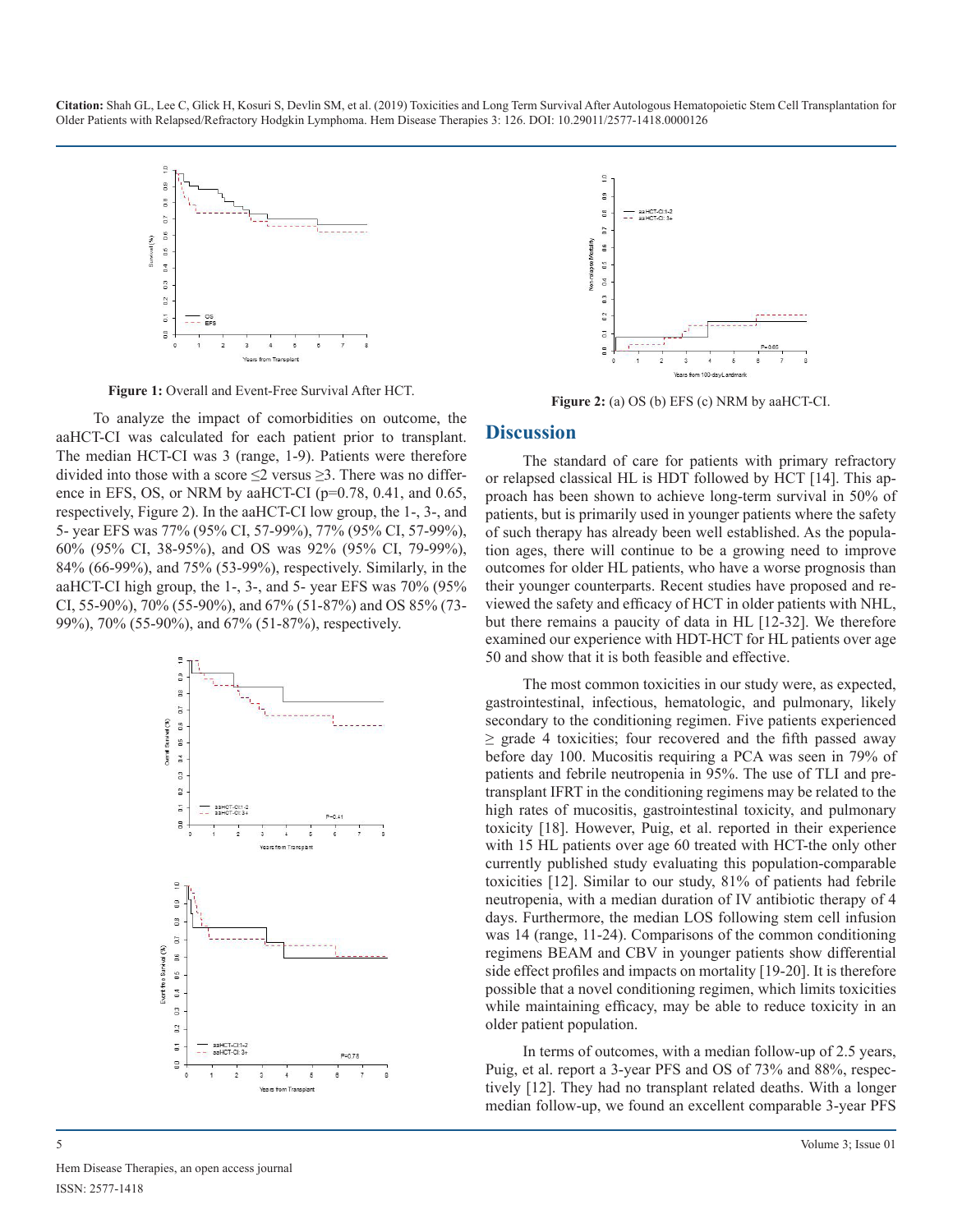and OS of 74 and 76%, respectively, and one treatment related death. On the other hand, a study of elderly relapsed/refractory HL patients from the German Hodgkin Study Group (GHSG) presented in abstract form noted better outcomes in those patients receiving conventional dose therapies compared to HDT-HCT [17]. However, patient characteristics on the two groups were not provided, and so the etiology of this discrepancy is difficult to analyze. Historical data from a study of relapsed or refractory HL patients under 60 who were treated with ICE followed by HDCT and ASCT between 1994 and 1998 at our institution showed an EFS of 68% after a median follow-up of 43 months [21]. Martinez, et al. also show in the patients over age 50 reported to HL Sub-committee of the Spanish Group of Lymphoma and Bone Marrow Transplantation the 5-year PFS and OS were 55% and 64%, respectively, with no difference in those above or below age 60, but with those having an HCT-CI >1 having increased toxicity [32]. This study is consistent with our data, but we present a cohort with longer term follow-up and higher comorbidity scores. Finally, the AETHERA study evaluated maintenance brentuximab after HCT and the control arm showed a 3-year PFS of about 50%. In addition, patients above and below age 45 had prolonged PFS with maintenance therapy with the oldest patient on the brentuximab arm being 71 [22]. Taken in this context, our results support an approach of offering consolidative HDT-HCT to otherwise transplant-eligible patients over age 50. Given the potential for more toxicity during the transplant course, centers should be mindful of enlisting multidisciplinary support both prior to and following admission.

For a more complete look at the experiences of older patients compared to younger patients undergoing HDT-HCT, a recent review tabulated the outcomes in both NHL and HL patients in which early Treatment Related Mortality (TRM) ranges between 0-20% [16]. Some studies have found higher rates of toxicities and NRM in the older patients compared to their younger population [23- 26]. For example, a large nation-wide study from Finland found an 11% versus 3% TRM within 100 days of autologous transplant for their  $>60$  and  $< 60$ -year-old populations, respectively [24]. Others studies, however, have found that increased age was not directly correlated with a higher NRM rate [15, 26-28]. Davison, et al. report no difference in 4-year OS or EFS when comparing patients above and below the age of 60 in an analysis of the randomized phase III Canadian Cancer Trials Group LY.12 study evaluating the optimum salvage chemotherapy regimen before HCT for patients with relapsed or refractory aggressive lymphomas, though the 100-day mortality was 8% in the older patients [29]. Overall, these studies point to comorbidities rather than age as most predictive of post-transplant TRM [27]. In our analysis, only one patient died prior to day 100.

The HCT-CI is a validated tool predicting for NRM and survival based on pre-existing comorbidities in both the autologous and allogeneic transplant settings [30]. Elstrom, et al. report that a high HCT-CI score was associated with worse OS and higher TRM in lymphoma patients over age 69 undergoing HDT-HCT

[31], while Hosing, et al. report no correlation with OS, but higher scores relating to more grade 3-5 toxicities in Non-Hodgkin Lymphoma (NHL) patients [28]. In our present study, as well as a prior study evaluating elderly patients with NHL at MSKCC15, we did not find differences in OS, EFS, or NRM based on the HCT-CI. Therefore, the utility of this tool in the older population remains under investigation and alternative assessments may be needed to identify patients at high risk for increased toxicities or adverse outcomes.

There were several limitations to our study. The retrospective nature limits both the sample size and the data available to that contained within the electronic medical record. Retrospective grading of toxicities likely captures major toxicities, but will miss those that are not documented. Furthermore, our study incorporated only those patients who underwent transplant and therefore does not describe an intent-to-treat analysis of older patients with relapsed or refractory classical HL, but who did not undergo transplant due to age, comorbidity, toxicity, or disease progression. No patients in the study are above age 66, and thus we cannot draw conclusions regarding the safety and effectiveness of HDT-HCT in patients beyond this age.

Using these results, future research will focus on ways to decrease toxicity and symptom burden for older patients undergoing HCT. One such option is the use of consolidation volume radiation therapy which limits post-salvage radiation therapy to sites of residual disease over 1.5 centimeter. By doing this, radiation is often limited to the neck and upper esophagus and may help decrease the amount of mucosal toxicity. In addition, the use of different conditioning chemotherapy to abrogate toxicity while maintaining or improving outcomes would be worthwhile. Patient reported outcomes to better quantify and alter the post transplantation experience will also be important to capture alongside upcoming investigations.

 In summary, we describe the toxicities and outcomes of a cohort of older HL patients undergoing HDT-HCT with extended follow-up and show that it is feasible and effective in this population. We found acceptably low levels of severe toxicities and similar survival when compared to younger patients with limited impact of pre-transplant comorbidities suggesting that HCT should be considered for older HL patients who have responded to salvage therapy. Additional screening with the aaHCT-CI, geriatric assessments, or newer tools may help to risk stratify these patients. Moving forward, strategies to mitigate toxicity, including supportive treatments and alternative conditioning regimens, and prevent post-transplant relapse with maintenance therapy should be studied and will likely increase the benefit of HDT-HCT and improve the overall prognosis for these patients.

**Acknowledgements:** Research reported in this publication was supported by core grant P30 CA008748.

**COI:** The authors declare no relevant conflicts of interest.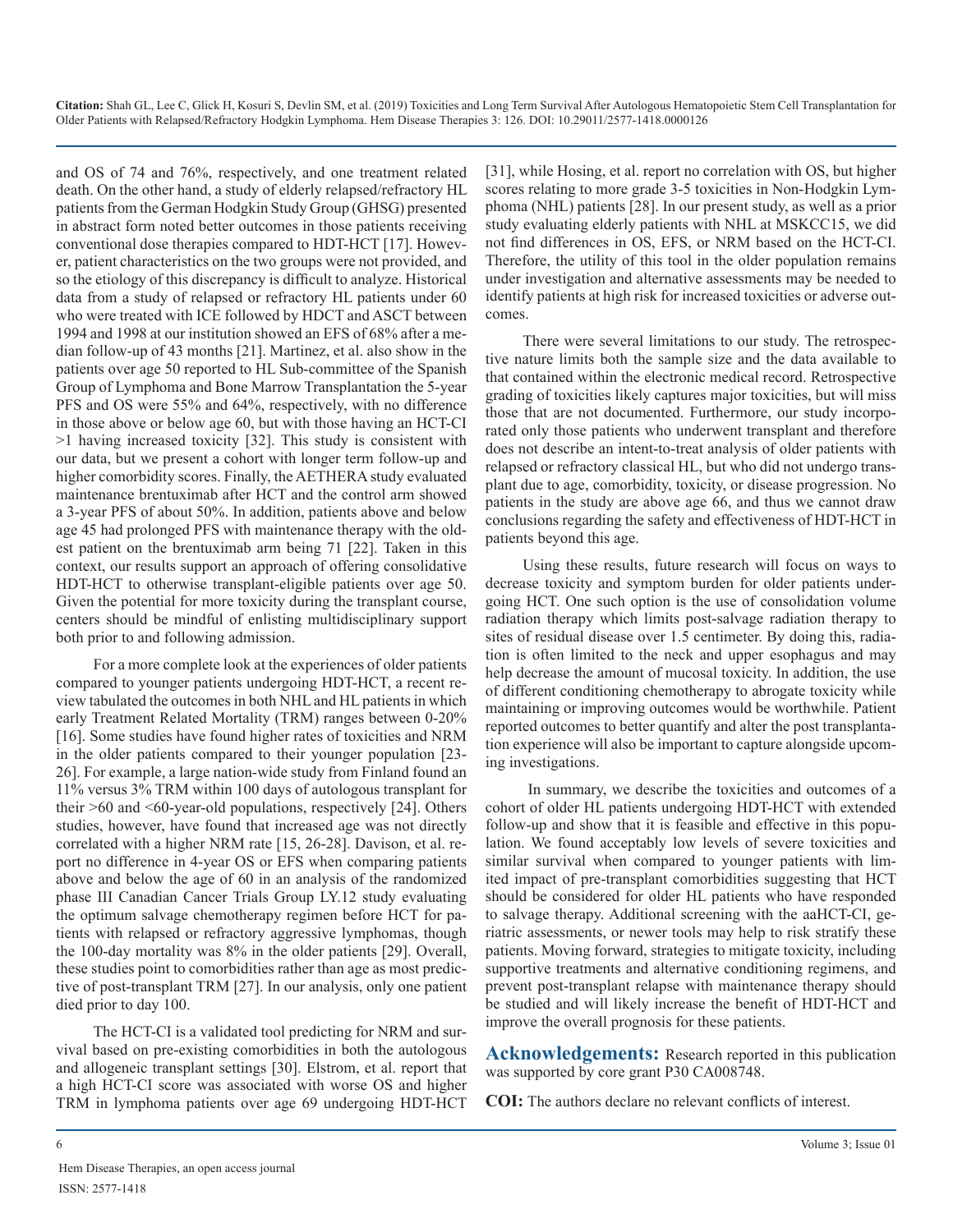## **References**

- 1. [Stark GL, Wood KM, Jack F, Angus B, Proctor SJ, et al. \(2002\) Hodg](https://www.ncbi.nlm.nih.gov/pubmed/12406082)[kin's disease in the elderly: A population-based study. BJH 119: 432-](https://www.ncbi.nlm.nih.gov/pubmed/12406082) [440.](https://www.ncbi.nlm.nih.gov/pubmed/12406082)
- 2. [Engert A, Ballova V, Haverkamp H, Pfistner B, Josting A et al. \(2005\)](https://www.ncbi.nlm.nih.gov/pubmed/15955904) [Hodgkin's lymphoma in elderly patients: a comprehensive retrospec](https://www.ncbi.nlm.nih.gov/pubmed/15955904)[tive analysis from the German Hodgkin's Study Group. JCO 23: 5052-](https://www.ncbi.nlm.nih.gov/pubmed/15955904) [5060](https://www.ncbi.nlm.nih.gov/pubmed/15955904).
- 3. [Evens AM, Helenowski I, Ramsdale E, Nabhan C, Karmali R, et al.](https://www.ncbi.nlm.nih.gov/pubmed/22117038)  [\(2012\) A retrospective multicenter analysis of elderly Hodgkin lym](https://www.ncbi.nlm.nih.gov/pubmed/22117038)[phoma: outcomes and prognostic factors in the modern era. Blood.](https://www.ncbi.nlm.nih.gov/pubmed/22117038)  [119: 692-695](https://www.ncbi.nlm.nih.gov/pubmed/22117038).
- 4. [Böll B, Görgen H, Fuchs M, Pluetschow A, Eich HT et al. \(2013\) ABVD](https://www.ncbi.nlm.nih.gov/pubmed/23509310)  [in Older Patients with Early-Stage Hodgkin Lymphoma Treated Within](https://www.ncbi.nlm.nih.gov/pubmed/23509310) [the German Hodgkin Study Group HD10 and HD11 Trials. JCO. 31:](https://www.ncbi.nlm.nih.gov/pubmed/23509310)  [1522-1529](https://www.ncbi.nlm.nih.gov/pubmed/23509310).
- 5. [Evens AM, Sweetenham JW \(2008\) Horning SJ. Hodgkin lymphoma](https://www.ncbi.nlm.nih.gov/pubmed/19086599)  [in older patients: an uncommon disease in need of study. Oncology](https://www.ncbi.nlm.nih.gov/pubmed/19086599)  [22: 1369-1379](https://www.ncbi.nlm.nih.gov/pubmed/19086599).
- 6. [Reagan PM, Magnuson A, Friedberg JW \(2016\) Hodgkin Lymphoma](https://www.ncbi.nlm.nih.gov/pubmed/29994901)  [in Older Patients. AJHO. 12:13-19.](https://www.ncbi.nlm.nih.gov/pubmed/29994901)
- 7. [Evens AM, Hong F, Gordon LI, Fisher RI, Bartlett NL, et al. \(2013\) The](https://www.ncbi.nlm.nih.gov/pubmed/23356491) [efficacy and tolerability of adriamycin, bleomycin, vinblastine, dacar](https://www.ncbi.nlm.nih.gov/pubmed/23356491)[bazine and Stanford V in older Hodgkin lymphoma patients: a com](https://www.ncbi.nlm.nih.gov/pubmed/23356491)[prehensive analysis from the North American intergroup trial E2496.](https://www.ncbi.nlm.nih.gov/pubmed/23356491)  [BJH 161: 76-86](https://www.ncbi.nlm.nih.gov/pubmed/23356491).
- 8. [Howlader N, Noone A, Krapcho M, Miller D, Bishop K, et al. \(2017\)](https://seer.cancer.gov/archive/csr/1975_2013/#sthash.UgkMcBA3.dpuf.)  [SEER Cancer Statistics Review, 1975-2013](https://seer.cancer.gov/archive/csr/1975_2013/#sthash.UgkMcBA3.dpuf.).
- 9. [Ansell SM \(2016\) Hodgkin lymphoma: 2016 update on diagnosis, risk](https://www.ncbi.nlm.nih.gov/pubmed/27001163)[stratification, and management. AJH 91: 434-442](https://www.ncbi.nlm.nih.gov/pubmed/27001163).
- 10. [Schmitz N, Pfistner B, Sextro M, Sieber M, Carella AM, et al. \(2002\)](https://www.ncbi.nlm.nih.gov/pubmed/12086759)  [Aggressive conventional chemotherapy compared with high-dose](https://www.ncbi.nlm.nih.gov/pubmed/12086759)  [chemotherapy with autologous haemopoietic stem-cell transplantation](https://www.ncbi.nlm.nih.gov/pubmed/12086759)  [for relapsed chemosensitive Hodgkin's disease: a randomised trial.](https://www.ncbi.nlm.nih.gov/pubmed/12086759)  [Lancet. 359: 2065-2071](https://www.ncbi.nlm.nih.gov/pubmed/12086759).
- 11. [Shah GL, Yahalom J, Matasar MJ, Verwys SL, Goldman DA, et al.](https://www.ncbi.nlm.nih.gov/pubmed/27377168) [\(2016\) Risk factors predicting outcomes for primary refractory hodgkin](https://www.ncbi.nlm.nih.gov/pubmed/27377168)  [lymphoma patients treated with salvage chemotherapy and autolo](https://www.ncbi.nlm.nih.gov/pubmed/27377168)[gous stem cell transplantation. BJH 2016: 1-8](https://www.ncbi.nlm.nih.gov/pubmed/27377168).
- 12. [Puig N, Pintilie M, Seshadri T, al-Farsi K, Franke N, et al. \(2011\) High](https://www.ncbi.nlm.nih.gov/pubmed/21243027)[dose chemotherapy and auto-SCT in elderly patients with Hodgkin's](https://www.ncbi.nlm.nih.gov/pubmed/21243027)  [lymphoma. BMT 46: 1339-1344](https://www.ncbi.nlm.nih.gov/pubmed/21243027).
- 13. [Sorror ML, Dc W \(2013\) How I Treat How I assess comorbidities be](http://www.bloodjournal.org/content/121/15/2854?sso-checked=true)[fore hematopoietic cell transplantation. Blood. 121: 2854-2863](http://www.bloodjournal.org/content/121/15/2854?sso-checked=true).
- 14. [von Tresckow B, Moskowitz CH \(2016\) Treatment of relapsed and re](https://www.ncbi.nlm.nih.gov/pubmed/27496309)[fractory Hodgkin Lymphoma. Semin Hematol 53: 180-185](https://www.ncbi.nlm.nih.gov/pubmed/27496309).
- 15. [Dahi PB, Tamari R, Devlin SM, Maloy M, Bhatt V et al. \(2014\) Favor](https://www.ncbi.nlm.nih.gov/pubmed/25175794)[able Outcomes in Elderly Patients Undergoing High-Dose Therapy](https://www.ncbi.nlm.nih.gov/pubmed/25175794)  [and Autologous Stem Cell Transplantation for Non-Hodgkin Lympho](https://www.ncbi.nlm.nih.gov/pubmed/25175794)[ma. BBMT 20: 2004-2009.](https://www.ncbi.nlm.nih.gov/pubmed/25175794)
- 16. [Lahoud OB, Sauter CS, Hamlin PA, Dahi PB \(2015\) High-Dose Che](https://www.ncbi.nlm.nih.gov/pubmed/26201264)[motherapy and Autologous Stem Cell Transplant in Older Patients with](https://www.ncbi.nlm.nih.gov/pubmed/26201264)  [Lymphoma. Cur Oncol Rep 17: 42](https://www.ncbi.nlm.nih.gov/pubmed/26201264).
- 17. [Böll B, Görgen H, Arndt N, Annette Plütschow, Michael Fuchs, et al.](https://ascopubs.org/doi/full/10.1200/JCO.2013.49.8246) [\(2015\) Relapsed Hodgkin Lymphoma in Elderly Patients: A Compre](https://ascopubs.org/doi/full/10.1200/JCO.2013.49.8246)[hensive Analysis from the German Hodgkin Study Group \(GHSG\).](https://ascopubs.org/doi/full/10.1200/JCO.2013.49.8246)  [Blood 118: 92.](https://ascopubs.org/doi/full/10.1200/JCO.2013.49.8246)
- 18. [Shah GL, Scordo M, Devlin SM, Joachim Yahalom, Matthew J.](https://www.bbmt.org/article/S1083-8791(16)30808-4/fulltext) Matasar, et al. (2017) Early Toxicities Associated with Radiation Based [Conditioning for Relapsed/Refractory Hodgkin Lymphoma Patients](https://www.bbmt.org/article/S1083-8791(16)30808-4/fulltext)  [Undergoing High Dose Therapy and Autologous Stem Cell Transplan](https://www.bbmt.org/article/S1083-8791(16)30808-4/fulltext)[tation \(HDT-ASCT\). BBMT 23: 142-S143.](https://www.bbmt.org/article/S1083-8791(16)30808-4/fulltext)
- 19. [Puig N, De La Rubia J, Remigia MJ, et al. \(2006\) Morbidity and trans](https://www.ncbi.nlm.nih.gov/pubmed/16966258)[plant-related mortality of CBV and BEAM preparative regimens for](https://www.ncbi.nlm.nih.gov/pubmed/16966258)  [patients with lymphoid malignancies undergoing autologous stem-cell](https://www.ncbi.nlm.nih.gov/pubmed/16966258)  [transplantation. Leuk Lymphoma 47: 1488-1494](https://www.ncbi.nlm.nih.gov/pubmed/16966258).
- 20. [Chen Y-B, Lane AA, Logan BR, Zhu X, Akpek G, et al. \(2015\) Impact](https://www.ncbi.nlm.nih.gov/pubmed/25687795)  of conditioning regimen on outcomes for patients with lymphoma un[dergoing high-dose therapy with autologous hematopoietic cell trans](https://www.ncbi.nlm.nih.gov/pubmed/25687795)[plantation. BBMT 21: 1046-1053](https://www.ncbi.nlm.nih.gov/pubmed/25687795).
- 21. [Moskowitz CH, Nimer SD, Zelenetz AD, et al. \(2001\) A 2-step com](https://www.ncbi.nlm.nih.gov/pubmed/11157476)[prehensive high-dose chemoradiotherapy second-line program for re](https://www.ncbi.nlm.nih.gov/pubmed/11157476)[lapsed and refractory Hodgkin disease: analysis by intent to treat and](https://www.ncbi.nlm.nih.gov/pubmed/11157476)  [development of a prognostic model. Blood 97: 616-623](https://www.ncbi.nlm.nih.gov/pubmed/11157476).
- 22. [Moskowitz CH, Nademanee A, Masszi T, Trippett T, Hedrick EE, et al.](https://www.ncbi.nlm.nih.gov/pubmed/25796459)  [\(2015\) Brentuximab vedotin as consolidation therapy after autologous](https://www.ncbi.nlm.nih.gov/pubmed/25796459)  [stem-cell transplantation in patients with Hodgkin's lymphoma at risk](https://www.ncbi.nlm.nih.gov/pubmed/25796459)  [of relapse or progression \(AETHERA\): a randomised, double-blind,](https://www.ncbi.nlm.nih.gov/pubmed/25796459)  [placebo-controlled, phase 3 trial. Lancet 385: 1853-1862](https://www.ncbi.nlm.nih.gov/pubmed/25796459).
- 23. [Kusnierz-Glaz CR, Schlegel PG, Wong RM, Schriber JR, Chao NJ](https://www.ncbi.nlm.nih.gov/pubmed/8996120)  [et al. \(1997\) Influence of age on the outcome of 500 autologous bone](https://www.ncbi.nlm.nih.gov/pubmed/8996120)  [marrow transplant procedures for hematologic malignancies. JCO 15:](https://www.ncbi.nlm.nih.gov/pubmed/8996120) [18-25](https://www.ncbi.nlm.nih.gov/pubmed/8996120).
- 24. [Jantunen E, Itälä M, Juvonen E, Leppä S, Keskinen L, et al. \(2006\) Au](https://www.ncbi.nlm.nih.gov/pubmed/16415893)[tologous stem cell transplantation in elderly \(>60 years\) patients with](https://www.ncbi.nlm.nih.gov/pubmed/16415893) [non-Hodgkin's lymphoma: a nation-wide analysis. BMT 37: 367-372](https://www.ncbi.nlm.nih.gov/pubmed/16415893).
- 25. [Mileshkin LR, Seymour JF, Wolf MM, Januszewicz EH, Joyce P, et al.](https://www.ncbi.nlm.nih.gov/pubmed/16236612)  [\(2005\) Cardiovascular toxicity is increased, but manageable, during](https://www.ncbi.nlm.nih.gov/pubmed/16236612)  [high-dose chemotherapy and autologous peripheral blood stem cell](https://www.ncbi.nlm.nih.gov/pubmed/16236612)  [transplantation for patients aged 60 years and older. Leuk Lymphoma](https://www.ncbi.nlm.nih.gov/pubmed/16236612)  [46: 1575-1579](https://www.ncbi.nlm.nih.gov/pubmed/16236612).
- 26. [Jantunen E, Canals C, Attal M, Thomson K, Milpied N, et al. \(2012\)](https://www.ncbi.nlm.nih.gov/pubmed/21467125)  [Autologous stem-cell transplantation in patients with mantle cell lym](https://www.ncbi.nlm.nih.gov/pubmed/21467125)[phoma beyond 65 years of age: a study from the European Group for](https://www.ncbi.nlm.nih.gov/pubmed/21467125)  [Blood and Marrow Transplantation \(EBMT\). Ann Oncol 23: 166-171](https://www.ncbi.nlm.nih.gov/pubmed/21467125).
- 27. [Wildes TM, Augustin KM, Sempek D, et al. \(2008\) Comorbidities, Not](https://www.ncbi.nlm.nih.gov/pubmed/18541205)  [Age, Impact Outcomes in Autologous Stem Cell Transplant for Re](https://www.ncbi.nlm.nih.gov/pubmed/18541205)[lapsed Non-Hodgkin Lymphoma. BBMT 14: 840-846](https://www.ncbi.nlm.nih.gov/pubmed/18541205).
- 28. [Hosing C, Saliba RM, Okoroji G-J, Zhang QJ, Vij R, et al. \(2008\) High](https://www.ncbi.nlm.nih.gov/pmc/articles/PMC4112363/)[dose chemotherapy and autologous hematopoietic progenitor cell](https://www.ncbi.nlm.nih.gov/pmc/articles/PMC4112363/)  [transplantation for non-Hodgkin's lymphoma in patients >65 years](https://www.ncbi.nlm.nih.gov/pmc/articles/PMC4112363/) [of age. Ann Oncol 19: 1166-1171](https://www.ncbi.nlm.nih.gov/pmc/articles/PMC4112363/).
- 29. [Davison K, Chen BE, Kukreti V, Couban S, Benger A, et al. \(2017\)](https://www.ncbi.nlm.nih.gov/pubmed/27993811) [Treatment outcomes for older patients with relapsed/refractory aggres](https://www.ncbi.nlm.nih.gov/pubmed/27993811)[sive lymphoma receiving salvage chemotherapy and autologous stem](https://www.ncbi.nlm.nih.gov/pubmed/27993811)  [cell transplantation are similar to younger patients: a subgroup analy](https://www.ncbi.nlm.nih.gov/pubmed/27993811)[sis from the Phase III CCTG LY.12 Trial. Ann Oncol 28: 622-627](https://www.ncbi.nlm.nih.gov/pubmed/27993811).